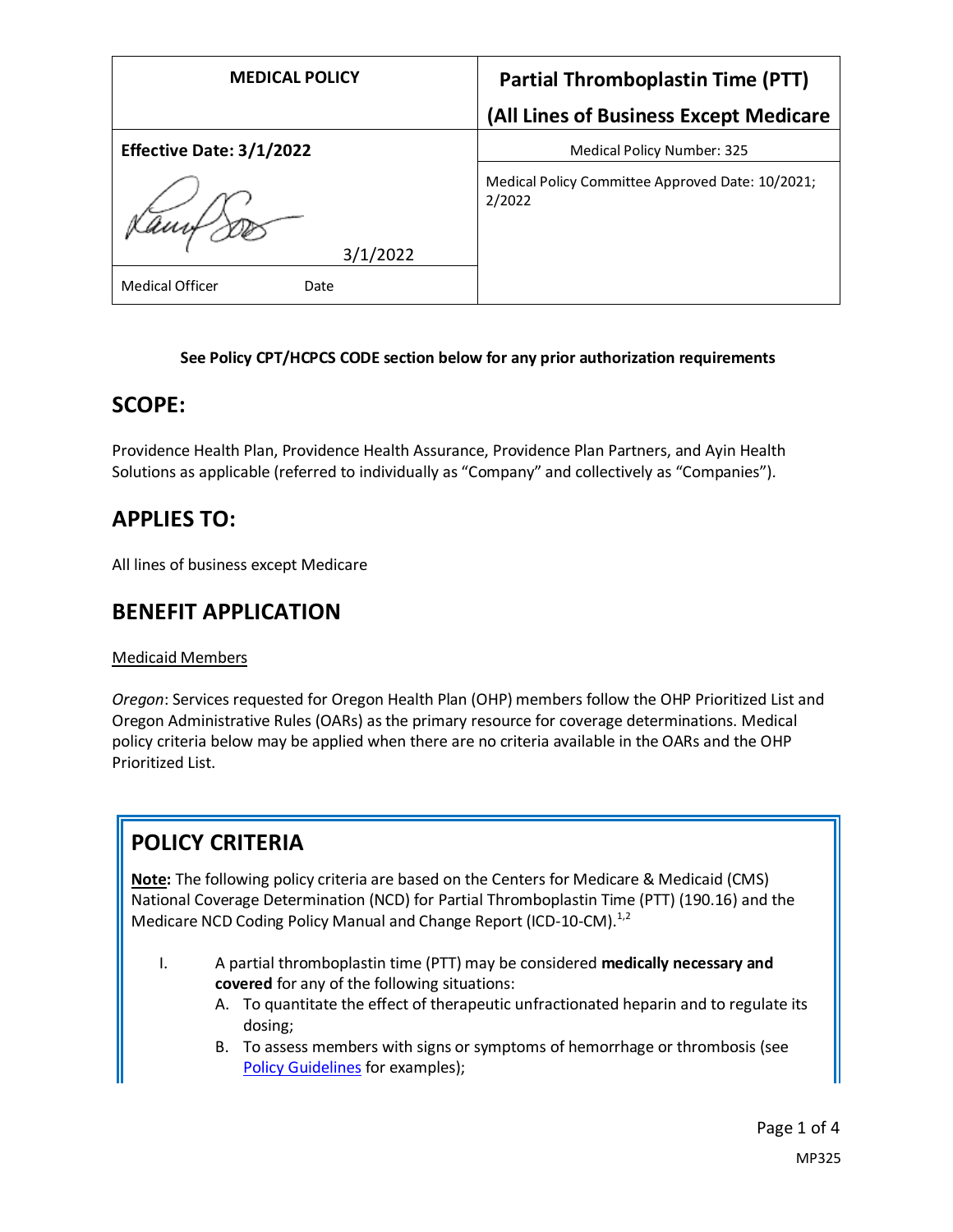**(All Lines of Business Except Medicare**

- C. To evaluate members who have a history of a condition known to be associated with the risk of hemorrhage or thrombosis that is related to the intrinsic coagulation pathway, both genetic and acquired (se[e Policy Guidelines](#page-1-1) for examples);
- D. To assess risk of thrombosis or hemorrhage in members who are going to have a medical intervention known to be associated with increased risk of bleeding or thrombosis who have signs or symptoms of bleeding or thrombotic abnormality or a personal history of bleeding, thrombosis, or a condition associated with a coagulopathy;
- E. In members who are discontinuing treatment with warfarin as a heparin therapy;
- F. In members who have markedly prolonged prothrombin time due to warfarin toxicity.
- II. PTT is considered **not medically necessary and not covered** for situations not addressed in criterion I, including but not limited to routinely monitoring effects of warfarin on member's coagulation.
- III. Testing PTT and prothrombin time (PT) together may be considered **medically necessary and covered** to assess the effect of anticoagulation therapy when members are transitioning between heparin and warfarin therapy.
- IV. Testing PTT and PT together is considered **not medically necessary and not covered** when criterion III is not met.

# **POLICY GUIDELINES**

<span id="page-1-0"></span>Examples of signs or symptoms of hemorrhage or thrombosis:

- Abnormal bleeding
- Hemorrhage
- hematoma petechiae or other signs of thrombocytopenia that could be due to disseminated intravascular coagulation
- swollen extremity with or without prior trauma

<span id="page-1-1"></span>Examples of a condition known to be associated with the risk of hemorrhage or thrombosis that is related to the intrinsic coagulation pathway:

- Dysfibrinogenemia
- Afibrinogenemia (complete)
- Acute or chronic liver dysfunction or failure, including Wilson's disease
- Hemophilia
- Liver disease and failure
- Infectious processes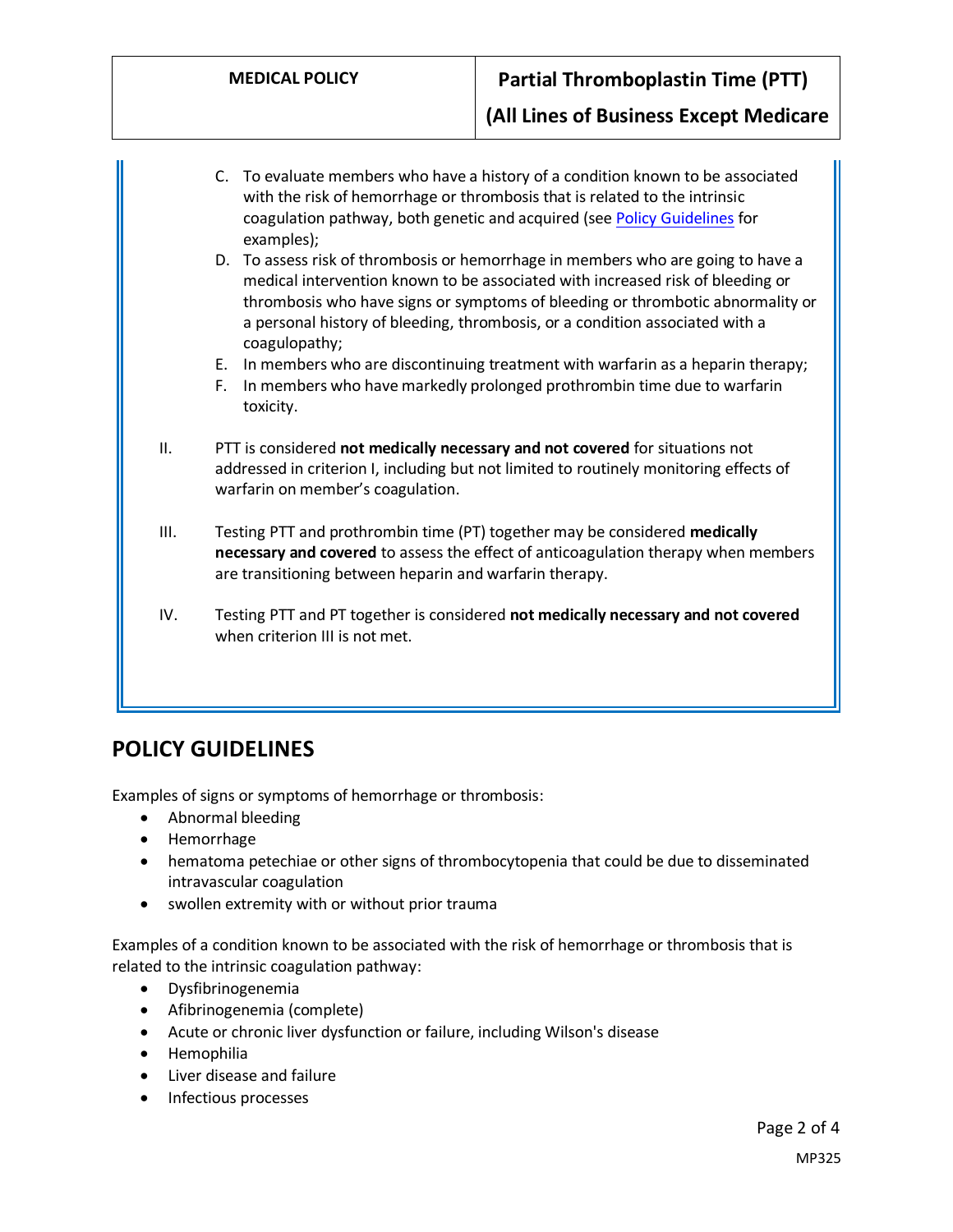**(All Lines of Business Except Medicare**

- Bleeding disorders
- Disseminated intravascular coagulation
- Lupus erythematosus or other conditions associated with circulating inhibitors
- sepsis
- von Willebrand's disease
- Arterial and venous thrombosis, including the evaluation of hypercoagulable states
- Clinical conditions associated with nephrosis or renal failure
- Other acquired and congenital coagulopathies as well as thrombotic states

## **BILLING GUIDELINES**

The following CPT/HCPCS codes may be covered when billed with one of the ICD-10 codes that Medicare has included as medically necessary in the most recent *Medicare National Coverage Determinations (NCD) Coding Policy Manual and Change Report (ICD-10-CM)*. Available for download at: [Lab NCDs](https://www.cms.gov/Medicare/Coverage/CoverageGenInfo/LabNCDsICD10) – ICD-[10.](https://www.cms.gov/Medicare/Coverage/CoverageGenInfo/LabNCDsICD10) Select the "Lab Code List ICD10 (ZIP)" file option that aligns with the date services were or will be rendered from the Downloads section. Open a spreadsheet and look for NCD 190.16 in column A. This resource can also be accessed directly from the NCD noted above, under "Revision History" and by selecting the applicable "Covered Code List" version. While these services do not require prior authorization, utilization may be subject to audit and all criteria from NCD 190.16 must be met. Thus, inclusion of a diagnosis (ICD-10) code on this list may not warrant automatic coverage.

For additional billing guidance, including test coverage and utilization limitations, as well as testing performed to satisfy hospital/clinic-specific policies or protocols, see the applicable NCD above.

# **CPT/HCPCS CODES**

| <b>All Lines of Business Except Medicare</b> |                                                           |
|----------------------------------------------|-----------------------------------------------------------|
| No Prior Authorization Required              |                                                           |
| 85730                                        | Thromboplastin time, partial (PTT); plasma or whole blood |

### **DESCRIPTION**

#### Partial Thromboplastin Time (PPT)

Basic plasma coagulation function is readily assessed with a few simple laboratory tests: the PTT, prothrombin time (PT), thrombin time (TT), or a quantitative fibrinogen determination. The PTT test is an in vitro laboratory test used to assess the intrinsic coagulation pathway and monitor heparin therapy.

### **INSTRUCTIONS FOR USE**